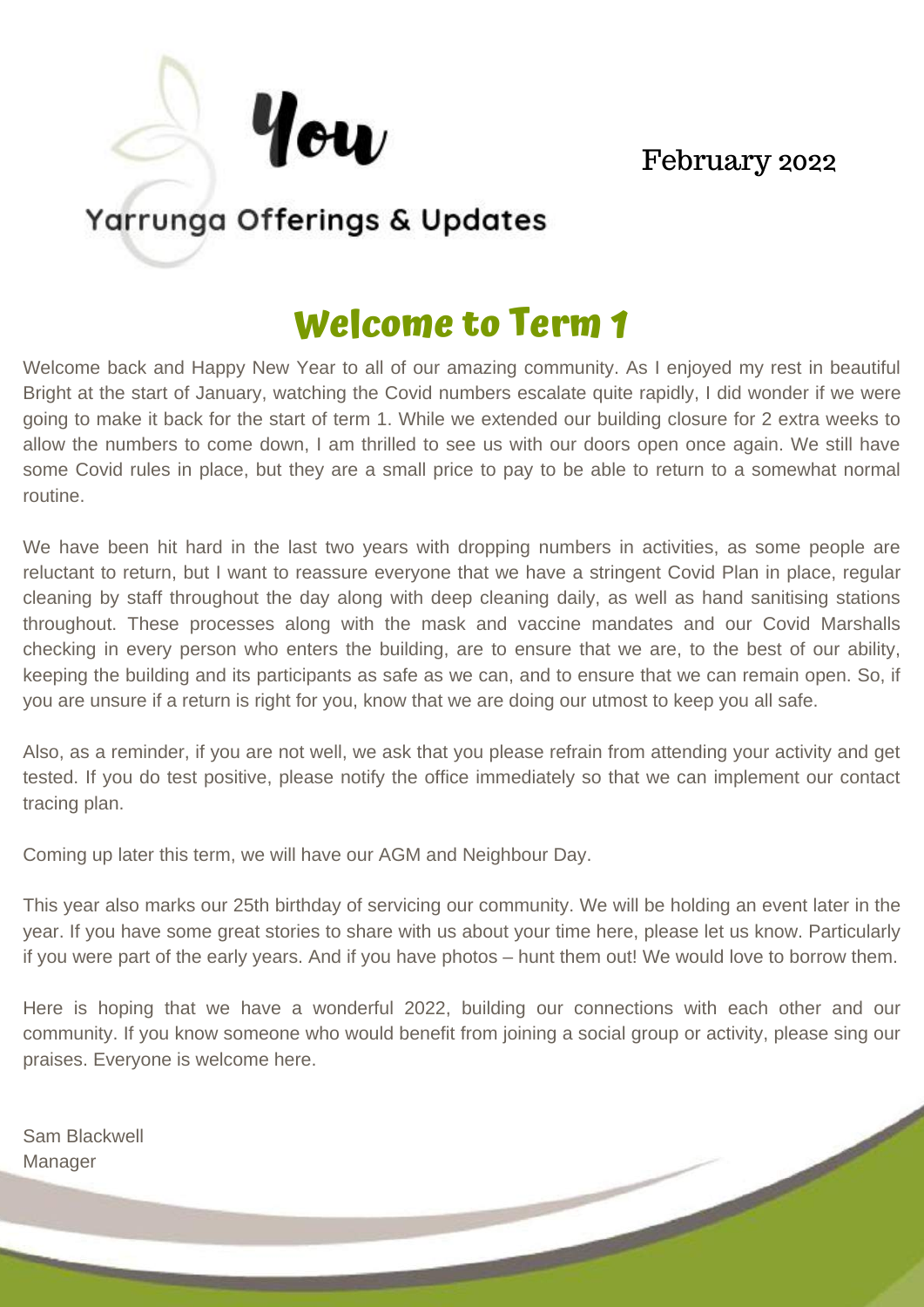

# **CHANGES TO PROGRAMS AND STAFF**

Due to low numbers and/or staff changes there are a few changes to our program schedule:

# **PROGRAM CHANGES**

#### **Yoga**

After many years with the Centre, our yoga teacher Tracey has retired. Unfortunately numbers for this class had been falling over the past few years and we encountered difficulty in recruiting new participants due to the very competitive nature of yoga classes. So we have decided to take a different approach. We have a facility hirer taking over the yoga classes. Gabrielle Boswell is a local yoga teacher with many years of experience in yoga and meditation. She is currently running classes on a Monday evening, but will possibly run a daytime class if there is enough interest. If you would like to talk to Gabrielle about yoga please contact her directly on 0413 939 530.

## **Fit Drum**

Fit Drum numbers had also declined to the point where we could no longer support the class. However, if you feel that you would like to participate, please contact the Centre and we will put your name on waiting list and see if we can get this class back later in the year.

# **Living Longer Living Stronger, Friday 9.15am**

Again, numbers for this class were very low and the tutor, Mary, was also no longer available to take this class. When numbers for Living Longer improve across the board we will search for another tutor and try to get this class re-instated.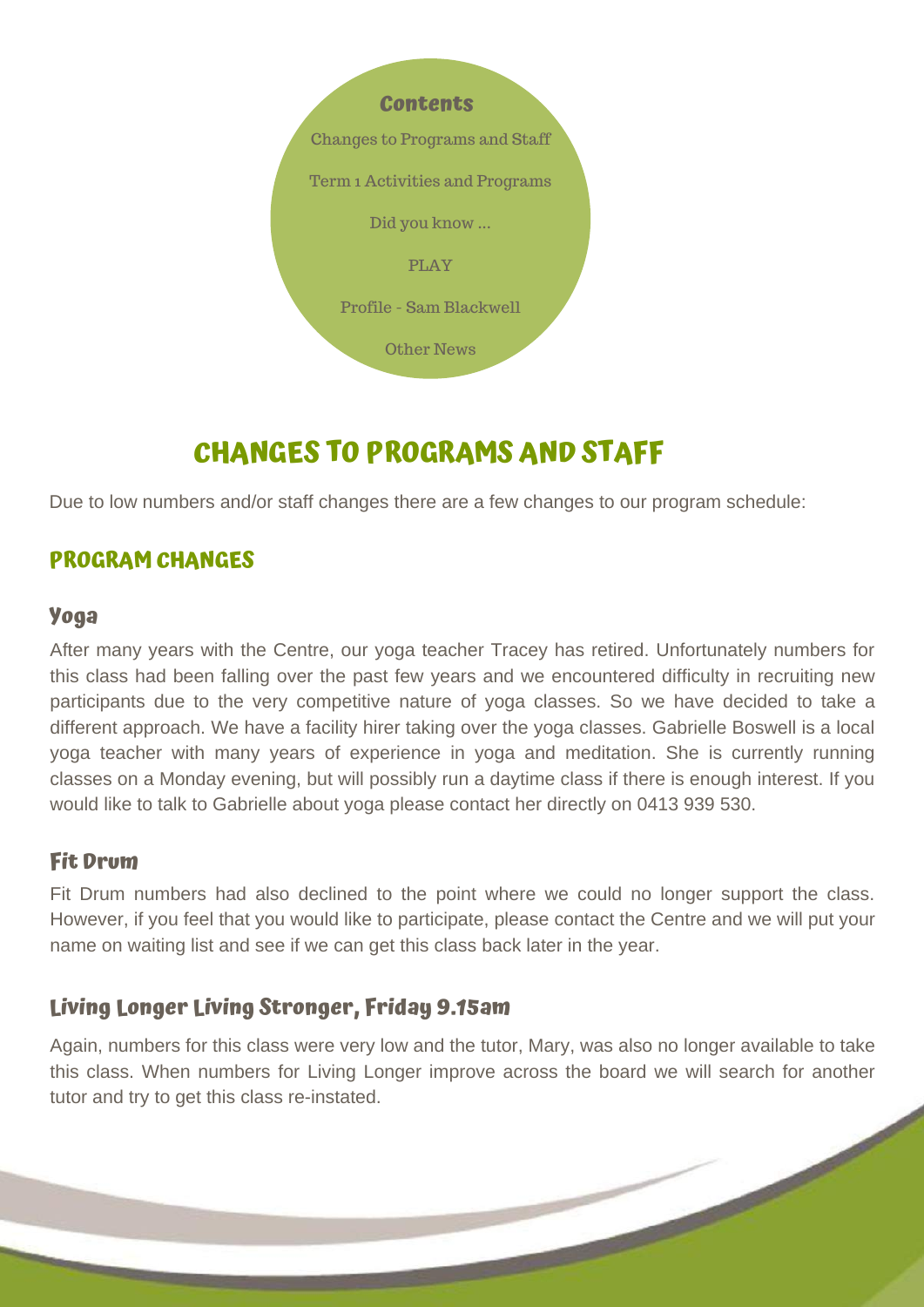## **Woodwork**

Unfortunately, our woodwork tutor, Jason, is unable to continue teaching evening classes. He is in the process of trying to find a replacement and we hope to have this class back again in term 2.

## **GOODBYES**

# **Tracey Cuff**

After nearly 20 years of teaching at Yarrunga, Tracey Cuff has retired as she wanted to free herself up for a little bit of travel. It was tough to see Tracey go, and we wish her all the best as she pursues new directions.



## **Deb Salomons**

Deb was only with us for a very short time taking the Karen community through our Introduction to Cleaning course. Deb is hoping to move to Thailand this year so will be unavailable for subsequent courses. We wish her and her husband all the best in their move to Thailand.

# **HELLOS**

## **Judy McCoy**

Last term we welcomed Judy McCoy back to our Yarrunga family as she has returned to take the Interval Training class on Monday evenings. If you would like to challenge yourself on the fitness front, please contact the Centre about joining in this class. Judy is a very passionate and dedicated teacher and we are so glad to have her back.

# **Michelle Gaskell**

A warm welcome to Michelle Gaskell who will be taking sewing for our Karen community. Michelle has also very kindly volunteered to be a driver for our Karen Seniors so they can attend a weekly program at the Centre.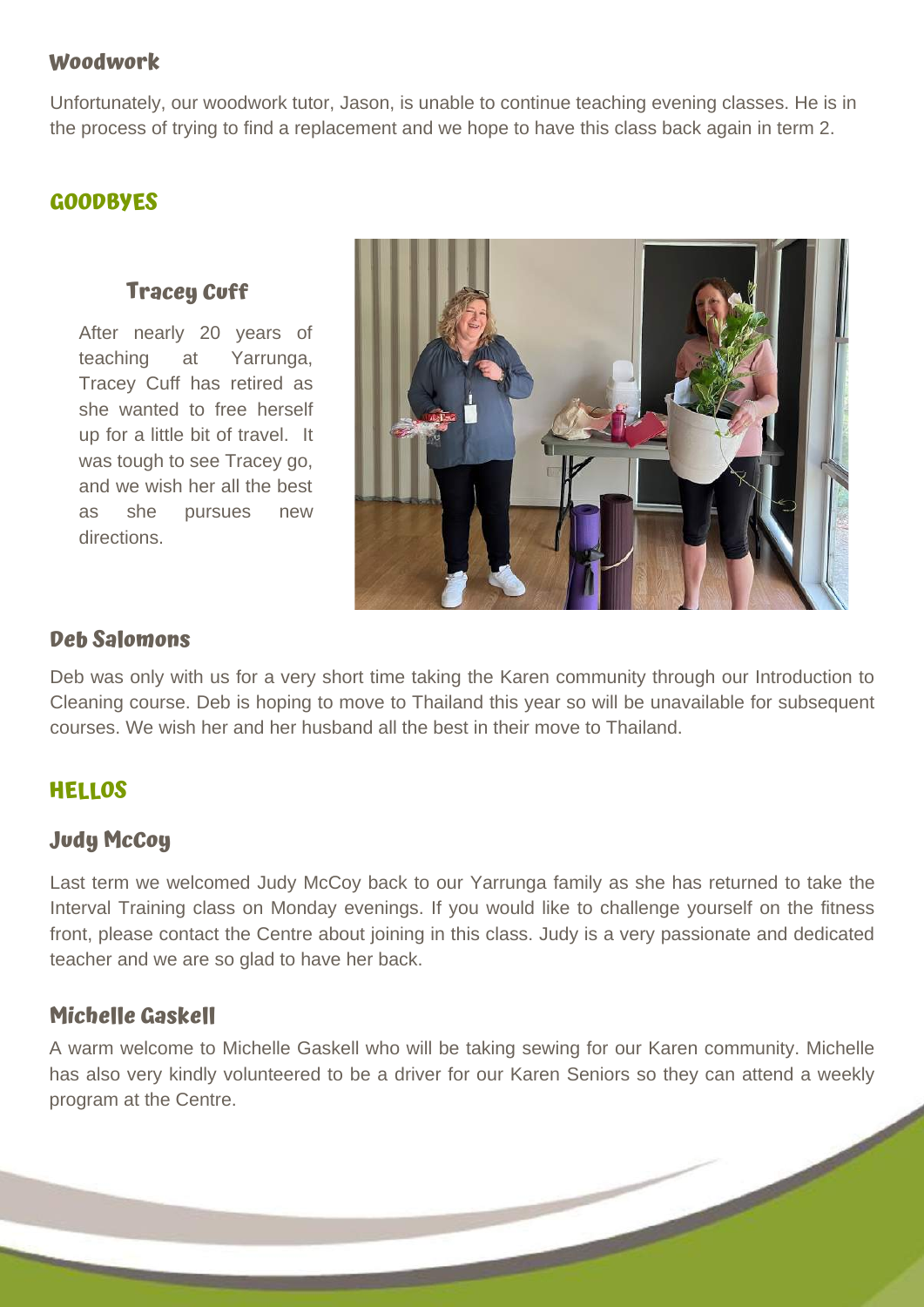# **TERM 1 ACTIVITIES AND PROGRAMS**

# **NEW - Community Cooking**

We will be continuing our community cooking program – an opportunity to learn how to cook healthy, low cost meals in bulk while you help community members in need. The program will run every Tuesday fortnight - starting 1 March. from 2.30pm – 5.30pm. Cost is free. If you are interested in helping out please contact Nadine at reception.



## **NEW - Introduction to Commercial Cleaning**



We have been working very hard to put together a new adult learning program – Introduction to Commercial Cleaning. It is a great program for people who want to run their own businesses, or people looking to retrain and reskill. There are many opportunities for employment at the moment, so it's a great program to give you an advantage when job seeking. If you, or somebody you know, is interested please ask for dates and details at reception.

# **NEW - Introduction to Childcare**

Another new program we have developed is our Introduction to Childcare. This program will give participants some preliminary information about working in childcare to help them decide whether to apply for formal training. Again, if you, or somebody you know, is interested please ask for dates and details at reception.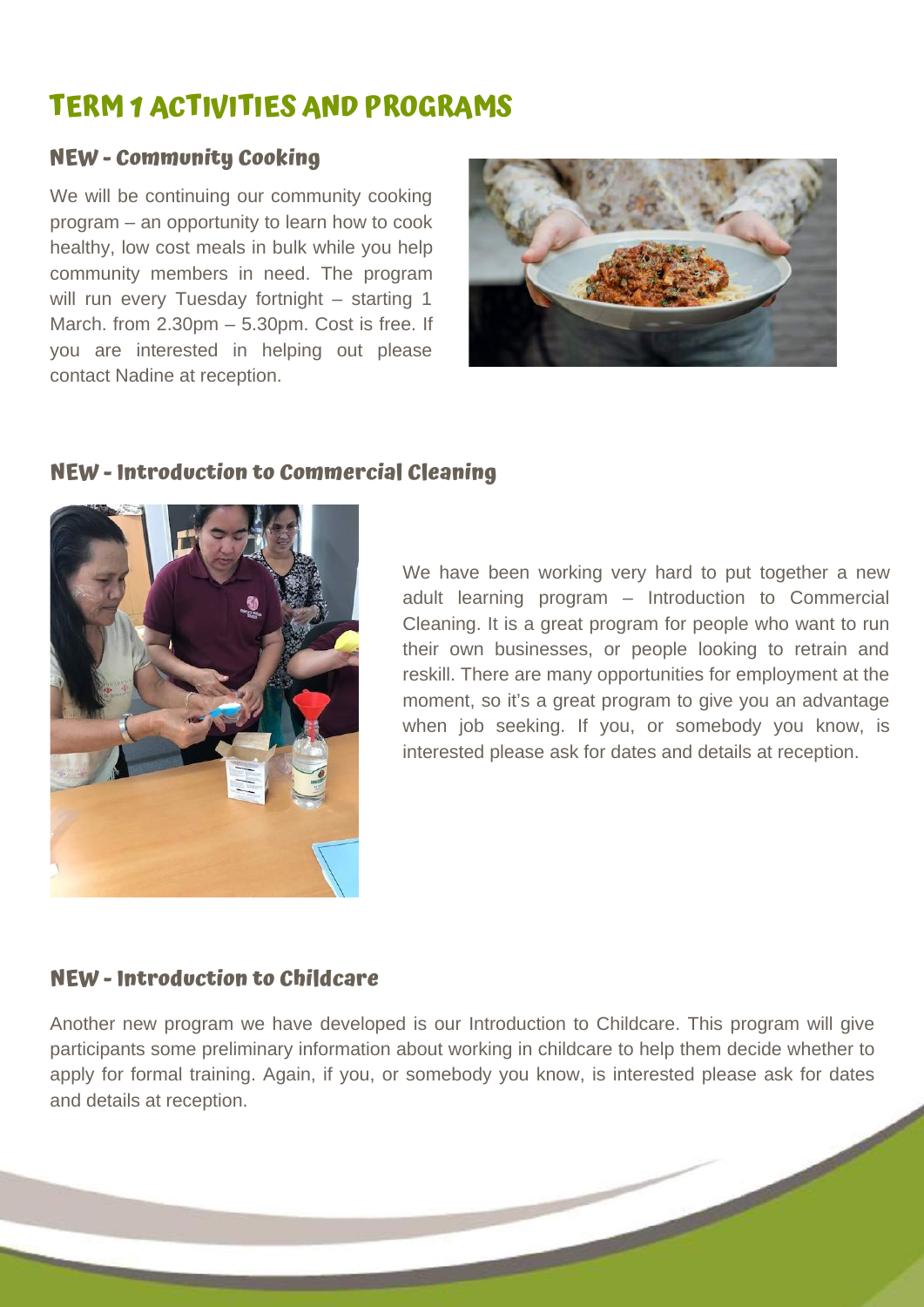# **Barista Taster**



Word around town is the hospitality industry is crying out for people. We will be running our wonderful Barista Taster program again in Term 1. This program teaches the basics of coffee making and the hospitality industry is full of opportunities at the moment – so dive in and get started. This is a great course for school leavers who are still looking for employment, people looking to re-skill and change careers, and even older people who may have retired but are looking for part-time work.

# **Pickleball**

Pickleball combines the elements of badminton, table tennis and tennis. Two or four players use paddles to hit a lightweight ball over a net. So, grab some friends and book a pickleball time. Check out this video to learn more: <https://www.youtube.com/watch?v=fTvPYdKZqO0>

Pickleball will be available as a self-facilitated program most afternoons from 1.30pm – 3pm. Cost is \$5 annual social group membership plus \$2.50 per person when you play. Please call reception to book your day and time.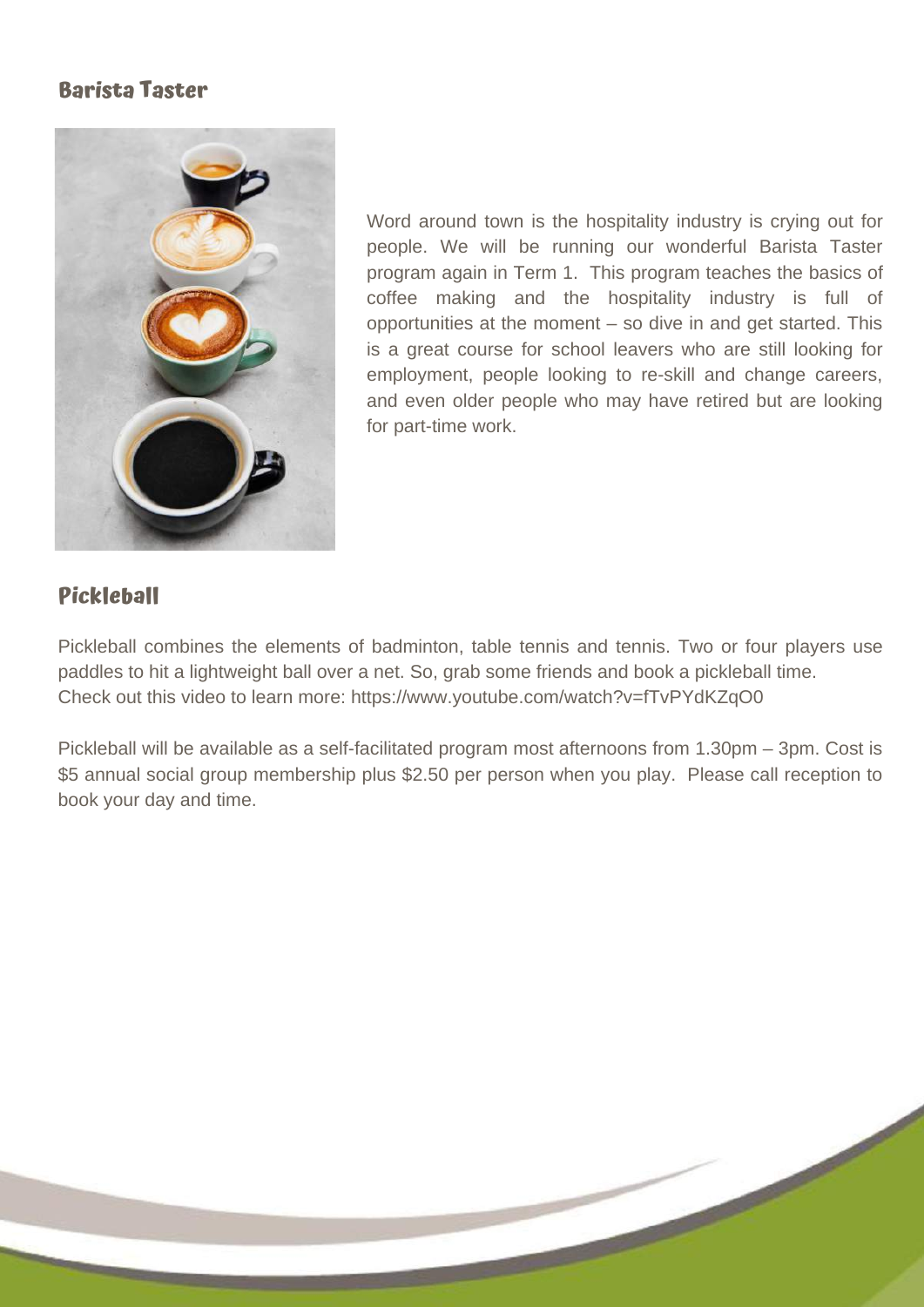# **DID YOU KNOW ...**

You may be unaware of some of the activities and programs that the Centre runs that are out of the mainstream offerings:

#### **Conversation Cafe**

This was a very successful English language program run last year for the Zomi Chin community – a group of refugees from Myanmar. It was an informal language program to help with day-to-day English language challenges, like visiting a doctor, or ordering a coffee at a cafe. Yarrunga sourced educational materials based on their requests, and the program was delivered by one of their own community members. At this stage the program is on hold while the tutor is on maternity leave, but hopefully will be up and running again soon.



## **Karen Seniors**



A group program for senior members of the Karen community who are often isolated at home. Participants are collected by volunteers from the Croydon Hills Baptist Church. They come to the Centre for a cooked lunch followed by a fun activity such as art/craft, games, physical activity etc. The aim of the program is to get these senior members out into the community to experience exposure to the English language and Australian culture. This program is a joint venture between Yarrunga Community Centre, Croydon Hills Baptist Church and Foundation House.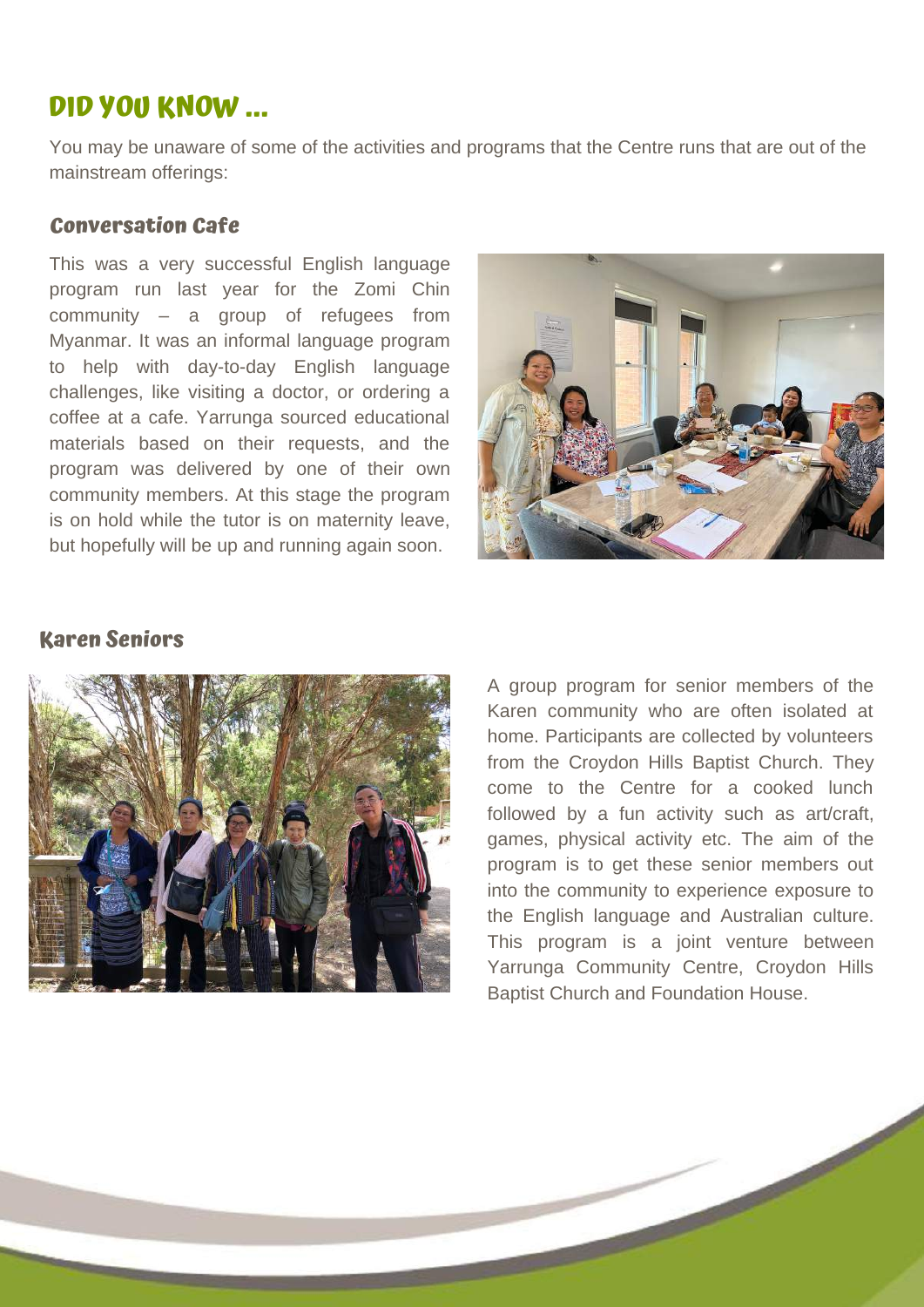## **Community Cooking**

This started off with a small but dedicated group of volunteers and a tutor. Due to Covid there were many changes to the requirements and our use of volunteers, but we continued to supply meals for the Winter Shelter program on a regular basis for the past few years, and will be continuing in 2022. If you would like to be involved, we will be cooking every Tuesday fortnight from 2.30pm – 5.30pm. Please contact reception.



#### **Karen Young Women's Program**

This is a leadership program for young women in the Karen community that we are currently working on in partnership with Croydon Hills Baptist Church and Eastern Legal Service. It is envisaged that this program will start in term 1.

## **Enterprise Skills - Sewing**



Our sewing group is another class for members of the Karen community. They learn how to make various products, many of which incorporate their traditional Karen fabrics. Their products were previously sold at markets and we are all hoping that Covid will allow them to return to market selling soon.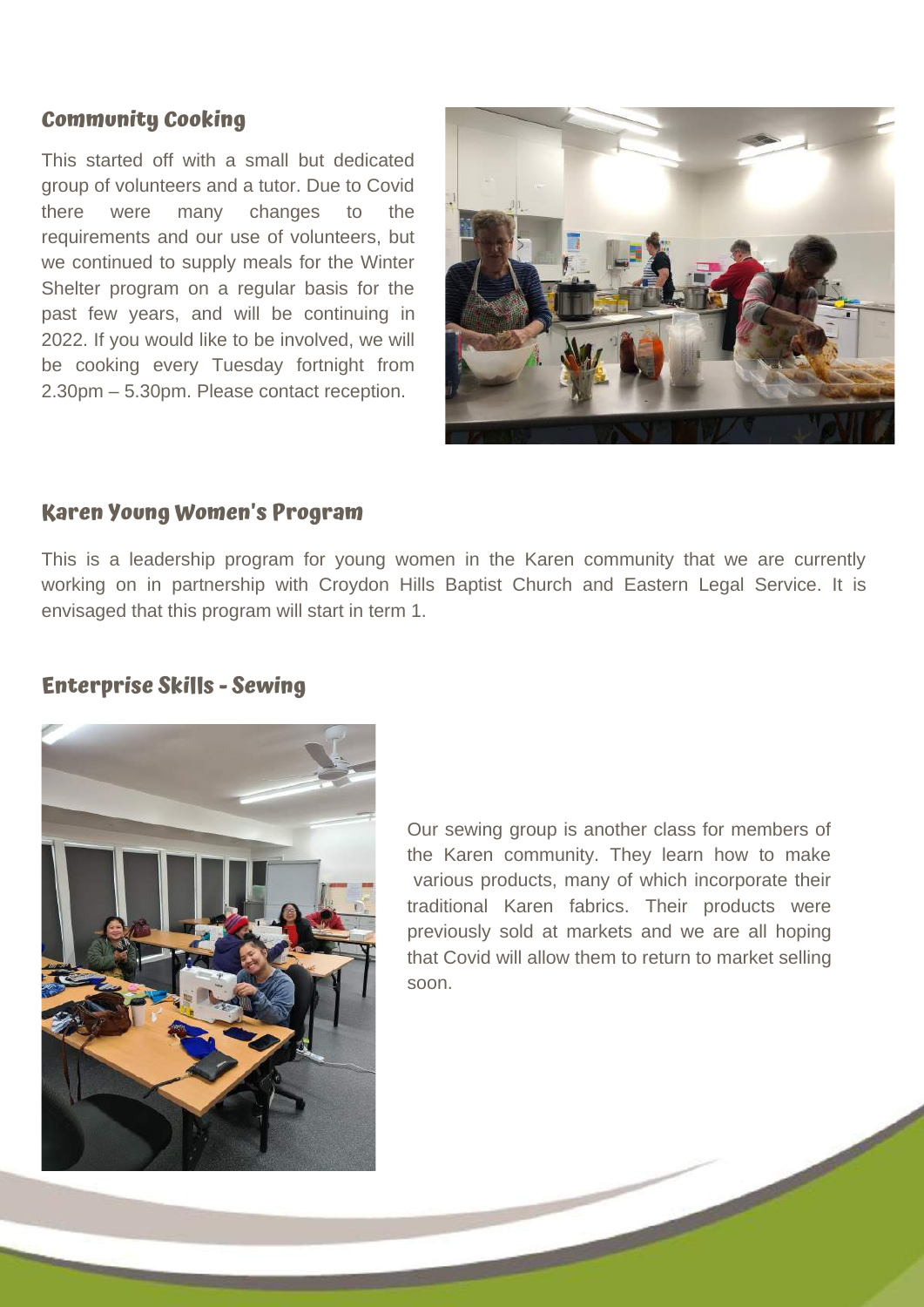POSITIVE LIVING @ YARRUNGA

# **Wellbeing Hub**

Remember our Wellbeing Hub runs on Fridays 10.30am – 11.30am. This is a small social group that gets together to talk about aspects of wellbeing, looking at elements of the PERMAH model, and sharing ideas and experiences. We would love to see more people join the group, so contact the Centre.

# **Positive Emotion**

Last newsletter, we introduced the concept of PERMAH – a theory of wellbeing that measures wellbeing across six different areas.

The first pillar of the PERMAH model is positive emotion which looks at emotional wellbeing. Here are some important points relating to emotions:

·'Emotional Literacy' is being able to recognise and feel a range of emotions and is a great skill to have. The more emotions you are familiar with the better.

·Emotions are simply messengers, carrying your body's immediate response to what is happening in the outside world.

·Emotions are not 100% reliable though – they may carry vestiges of old stories, confusing what is happening in the moment with past experiences.

·Joyful emotions make you laugh and feel happy. They are telling you that you're in the zone – keep doing more of what you're doing.

·Emotions that you find a bit challenging or uncomfortable might be saying that you need to make some adjustments because something that is important to you is being affected.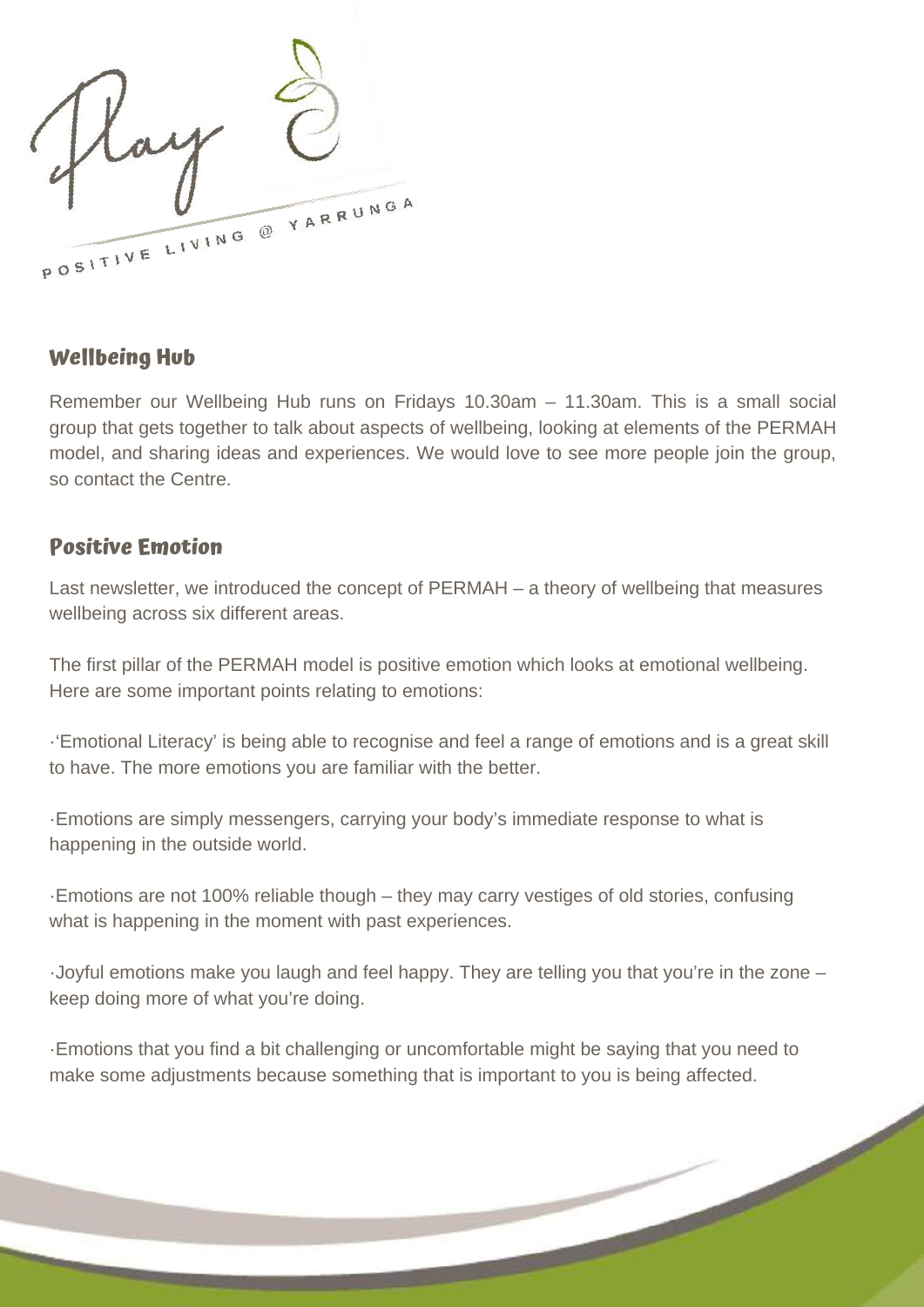Researchers have found that the experience of positive emotions can make us feel more optimistic, resilient, open and accepting. They help us to broaden and build the way our brain responses to opportunities and challenges. And they accrue – creating an upward spiral that continues to build our resources.

You don't have to wait for moments of positivity to come to you though, you can actively pursue them through activities such as:

·listening to a favourite song, watching a funny movie or video

- ·connecting with nature
- ·thinking about things you are grateful for
- ·sharing positive stories with friends and family
- ·reflecting on things that have gone well, and what made this possible
- ·exercise
- ·meditation
- ·play
- ·practicing acts of kindness

For more information on the Positive Emotion PERMAH pillar – come and join the Wellbeing Hub - it could be eggs-actly what you need!

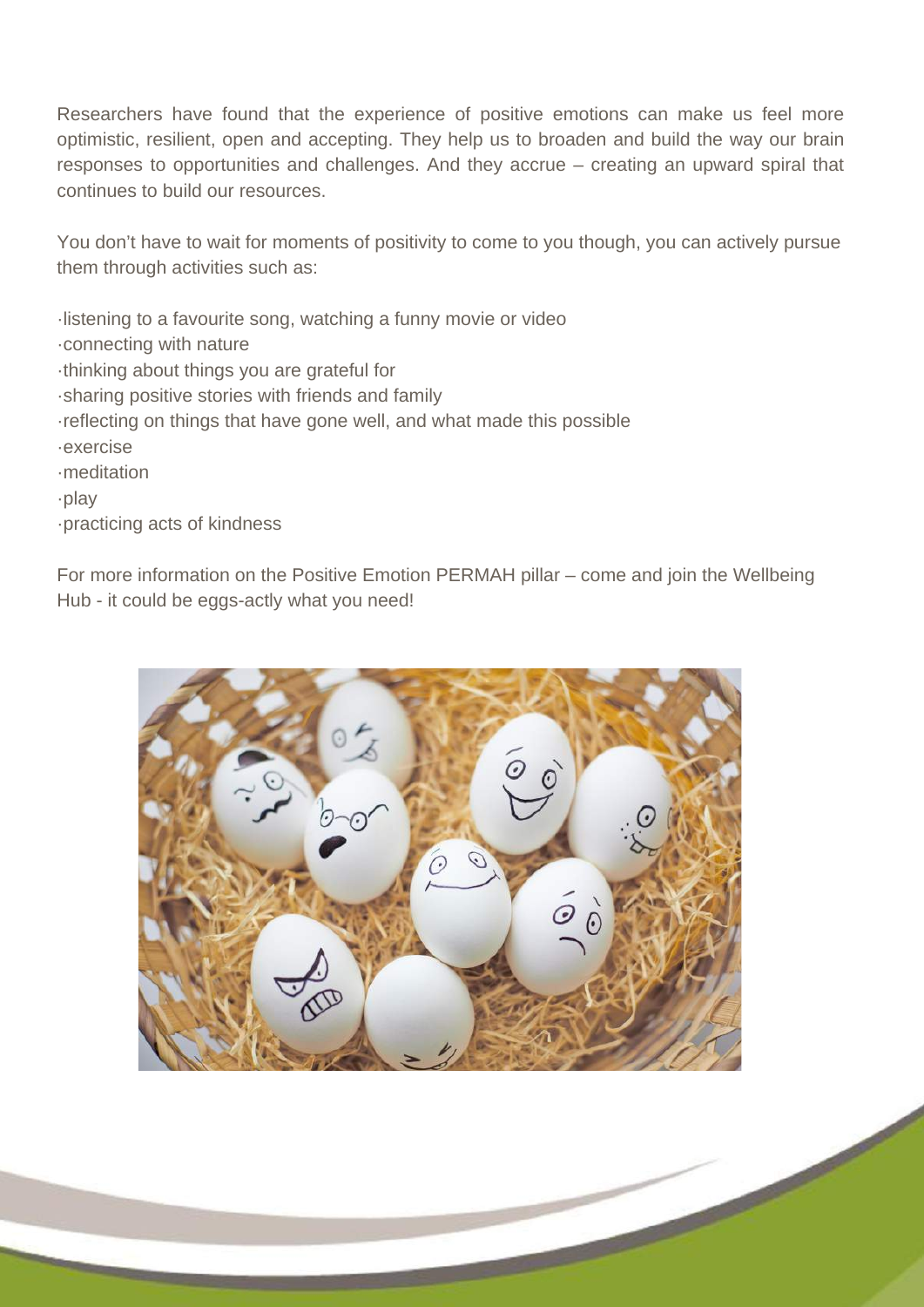# **PROFILE**

# **Samantha Blackwell**

For those of you who do not know me, I am the Manager here at Yarrunga. It is hard to believe that I have been here for nearly 17 years. Initially as the Bookkeeper, then Assistant Manager, and moving to the Manager position in 2018.

I would like to go back to my early years. I migrated with my family as a 10-year-old in 1980. It was both an exciting time but also very daunting. My friends back in the UK were very envious, as Australia was so exotic to them. We settled in Mitcham and I went to the local primary school, followed by Vermont Secondary College (High School back then).



On completing Year 12, I went on to become an apprentice Pastrycook, undergoing my learning at the local pie shop at Brentford Square, Forest Hill. This is also where I commenced my first part time job at 14, working after school, weekends and school holidays. After completing my apprenticeship, I became the manager of the bakery as the owner had 2 locations. This was the beginning of my passion for leading and learning.

I married and continued to work until we got itchy feet and decided we needed an adventure. We moved to Alice Springs, where we were exposed to a whole new culture, but also being so far from our families, a need to be involved within our community and meet new people. These people became our surrogate family – it was such a wonderful time there, where we were able to undertake so many interesting working roles, one of which was to manage the best caravan park in Alice. By this time, we had 2 children (under 4) and it placed a great strain on our family and our relationship. So, it was time to move back home to Melbourne. Unfortunately, the marriage did not last, but that is life!

On my return, I joined a plumbing business and decided to go back to school to complete a Diploma in Accounting, working full time and being a single parent. It was tough but I had an end goal – to be able to support my children better.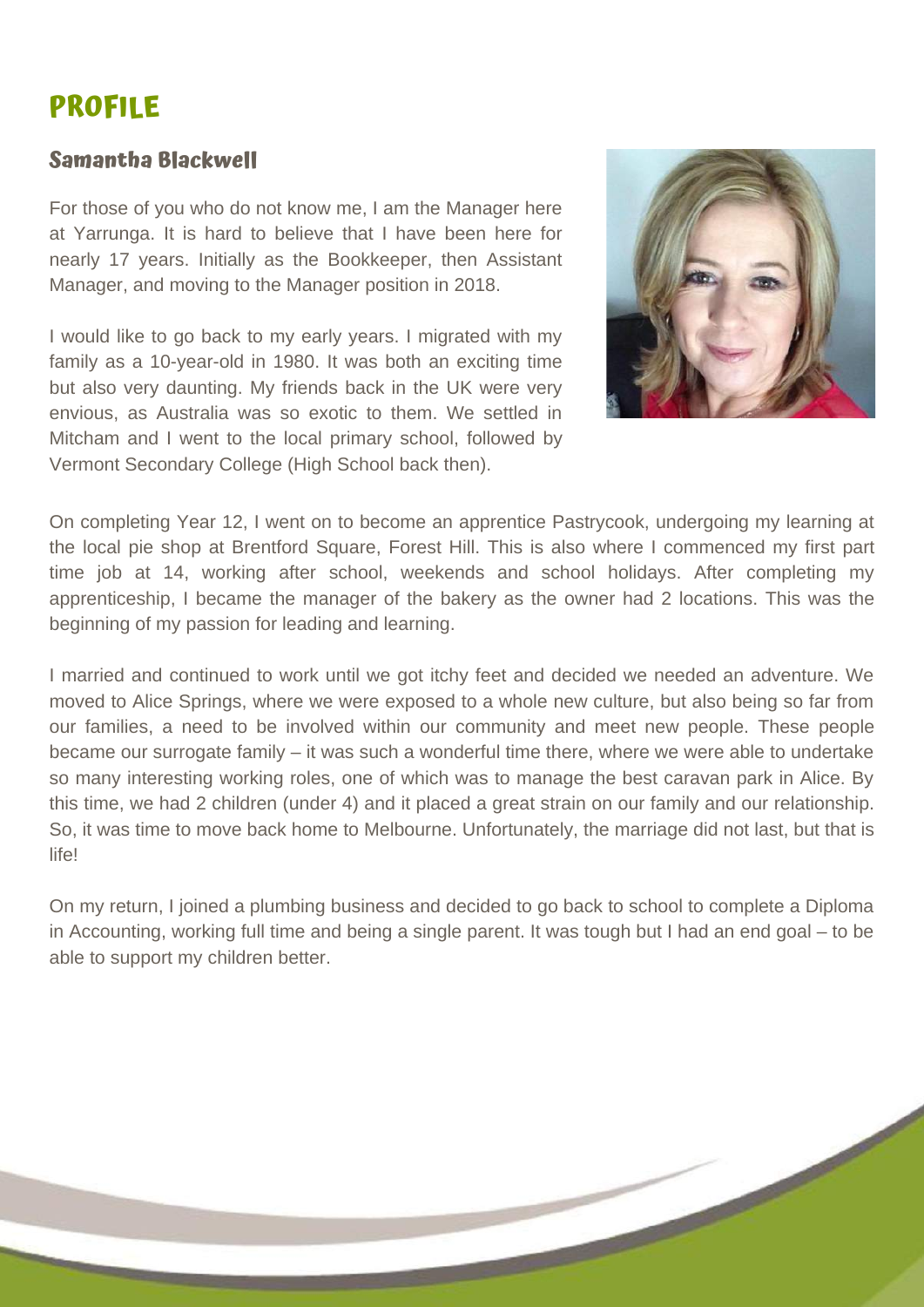I have since remarried and had another child (well she is nearly 18 and in her final year of high school). After spending 12 months at home with her as a baby, I needed to get back to work for my own sanity. This led me to Yarrunga, and after 10 years took the plunge back in to education again, undertaking a Diploma in Community Development and an Advanced Diploma in Community Sector Management. I could not have done this without the support of my wonderful husband and youngest daughter, as they took on the running of the house while I studied and completed assignments. I am so passionate about continued learning – you are never too old to learn something new, whether it be a craft, skill, sporting activity or education. Take the leap – you won't regret it.

I am so fortunate to work in such a wonderful place, surrounded by the best staff and community. No day is ever the same, and yet each day is so rewarding.

I am now a Nanna to 2 grand children who live in the United States and I miss them dreadfully. One day when our world is a little more normal, I will travel to see them and to meet my 2nd grandchild who was born last year. Time flies so quickly. It seems only yesterday, that I was leaving my baby with my mother in law while I came to work, and now I am the grandma!

I am pleased to say that in the lockdowns of 2020, I finally commenced my application for Australian Citizenship (don't ask why I took so long!) and after 42 years, a few weeks ago I had my interview and passed my Citizenship test and I am awaiting to attend my formal ceremony. Good things come to those that wait. I am very proud to be a new Australian and thank this country for giving me the life that I have had.



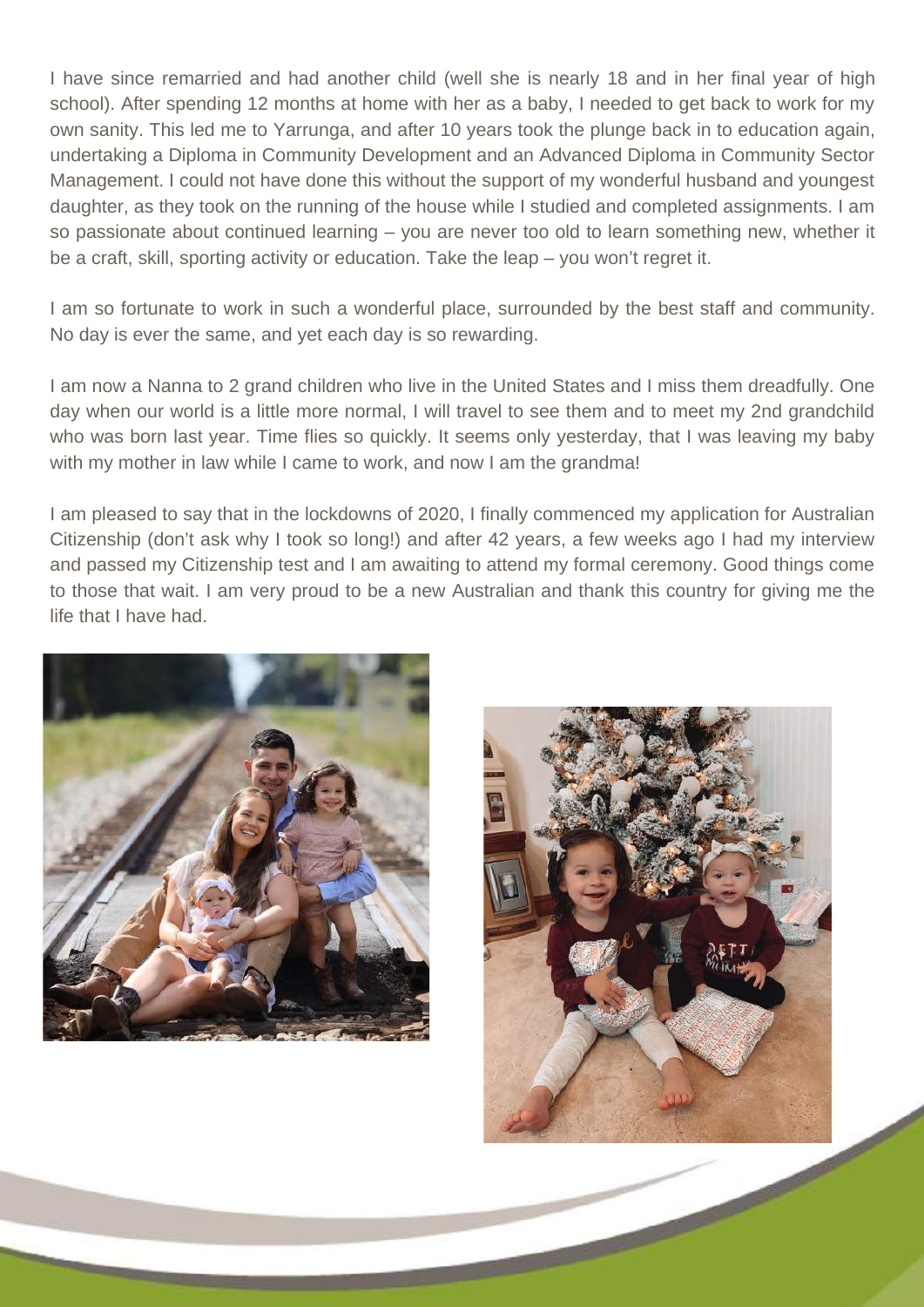# **OTHER NEWS**

# **Sporting Club Grants Program - Round 2 Funding**

A big thank you to Sports and Recreation Victoria for supporting the Centre with a return to exercise programs by providing funds to purchase antibacterial wipes and hand sanitiser to ensure that we are able to keep our community safe during COVID and our return to programs.

*Wiping equipment after use has become a standard part of all our exercise programs, and hand santising at the door is compulsory for anybody entering the premises*